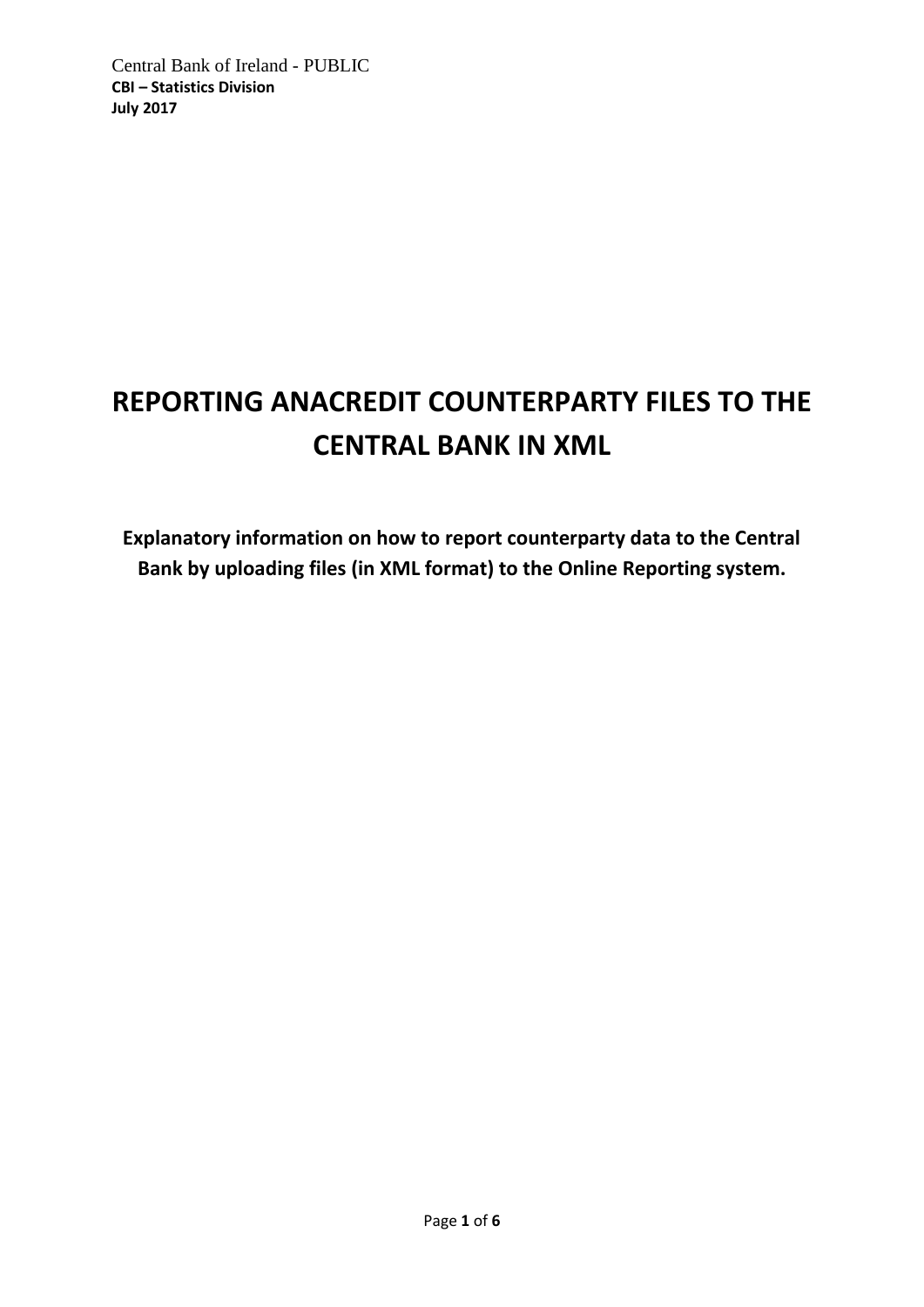# Contents

| 1.1   |  |  |  |
|-------|--|--|--|
| 1.2   |  |  |  |
| 1.3   |  |  |  |
| 1.3.1 |  |  |  |
| 1.3.2 |  |  |  |
| 1.3.3 |  |  |  |
| 1.3.4 |  |  |  |
| 1.3.5 |  |  |  |
| 1.3.6 |  |  |  |
| 1.4   |  |  |  |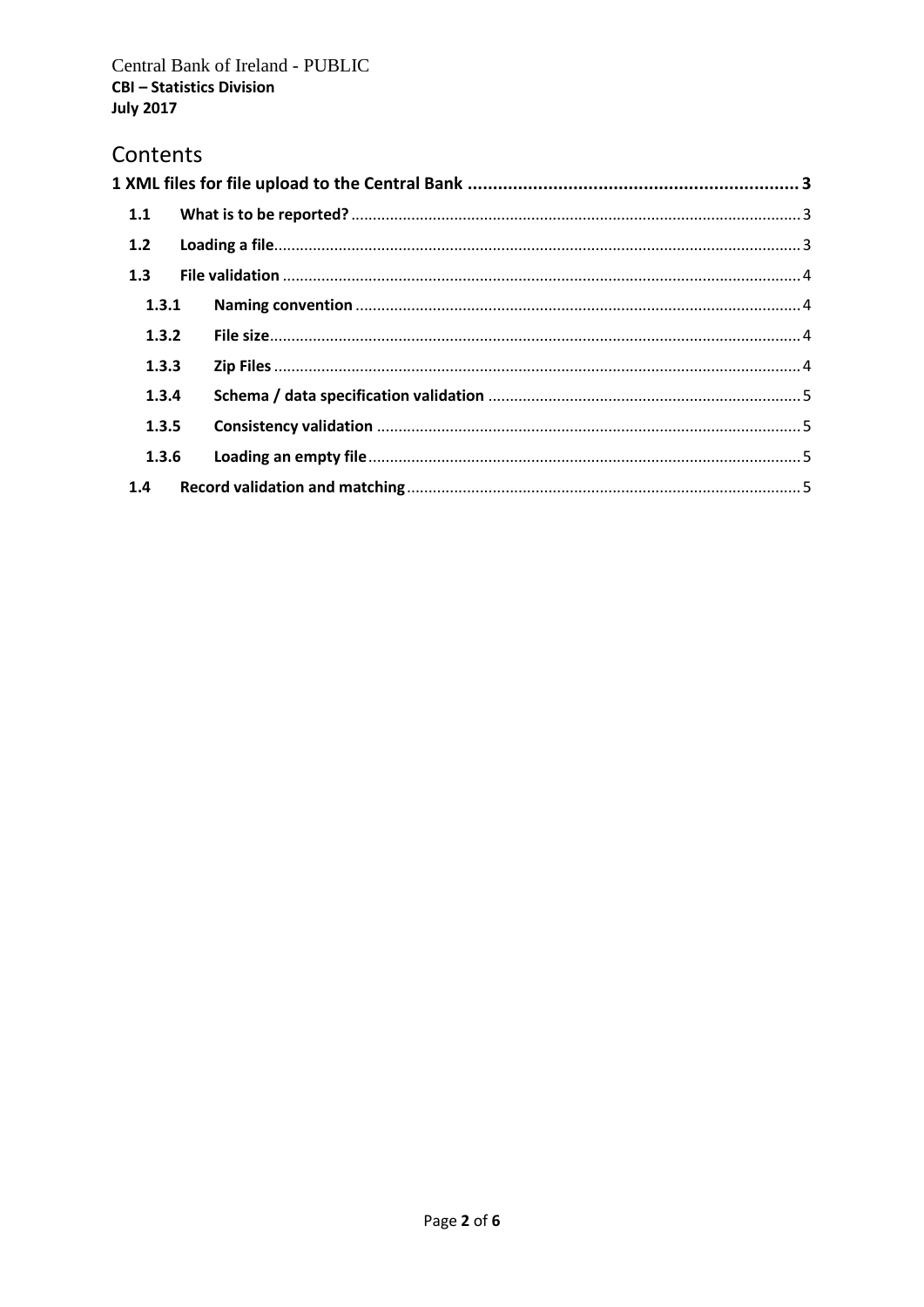# <span id="page-2-0"></span>**1 XML files for file upload to the Central Bank**

The Central Bank will provide an XML file upload facility for AnaCredit counterparty files. The AnaCredit XML files must be generated in accordance with the rules specified in the schema which is available on [https://www.centralbank.ie/statistics/statistical-reporting-requirements/anacredit-in](https://www.centralbank.ie/statistics/statistical-reporting-requirements/anacredit-in-ireland)[ireland.](https://www.centralbank.ie/statistics/statistical-reporting-requirements/anacredit-in-ireland)

## <span id="page-2-1"></span>**1.1 What is to be reported?**

Reporting Agents (i.e. credit institutions and selected credit unions) are obliged to report counterparty data to the Central Bank on a regular basis. Credit institutions must report data monthly and selected credit unions must report data quarterly for an initial transitional period. The reporting schedule to which Reporting Agents (RAs) must align with is available on the AnaCredit section of the Central Bank website.

The data to be reported relates to loans to legal entities that the RAs and their Observed Agents (i.e. foreign branches under their control resident in euro area member states) have a role in. A detailed explanation of the different types of counterparties, and related counterparty data that must be reported on, is available in the 'Central Bank of Ireland AnaCredit Notes on Compilation', which is available on [https://www.centralbank.ie/statistics/statistical-reporting-requirements/anacredit-in](https://www.centralbank.ie/statistics/statistical-reporting-requirements/anacredit-in-ireland)[ireland.](https://www.centralbank.ie/statistics/statistical-reporting-requirements/anacredit-in-ireland)

## <span id="page-2-2"></span>**1.2 Loading a file**

Files can be uploaded from the 'AnaCredit Counterparty Reference Data (ACPRD)' Return Type page on ONR. To navigate to this page a user should log into ONR a[t https://onlinereporting.cbfsai.ie.](https://onlinereporting.cbfsai.ie/) Once logged in, a user should select the 'AnaCredit Counterparty Reference Data (ACPRD)' name from the 'Statistics' business area view on ONR. Next the user should select the 'Load a File' option on the Return Type Options page. Finally, on the Upload ACPRD File page the user should browse their local system for the file to upload. Once the file for upload is selected, clicking the 'Load File' button will upload the file.

Files that are uploaded will be processed as soon as possible, but the length of time this takes will depend on the system's activity at that time. Processing steps include file validation (see section 1.3), record validation and matching (see section 1.4).

Once a file has been processed, the system will send an email notification to the user who has uploaded the file to inform them that the file has been processed.

The status of uploaded files can be viewed on the 'Uploaded Files' view on ONR; the statuses denoting the various states of the process are as follows:

- **Queued –** the file is in a queue awaiting processing;
- **Processing –** file validation, record validation or matching is being applied;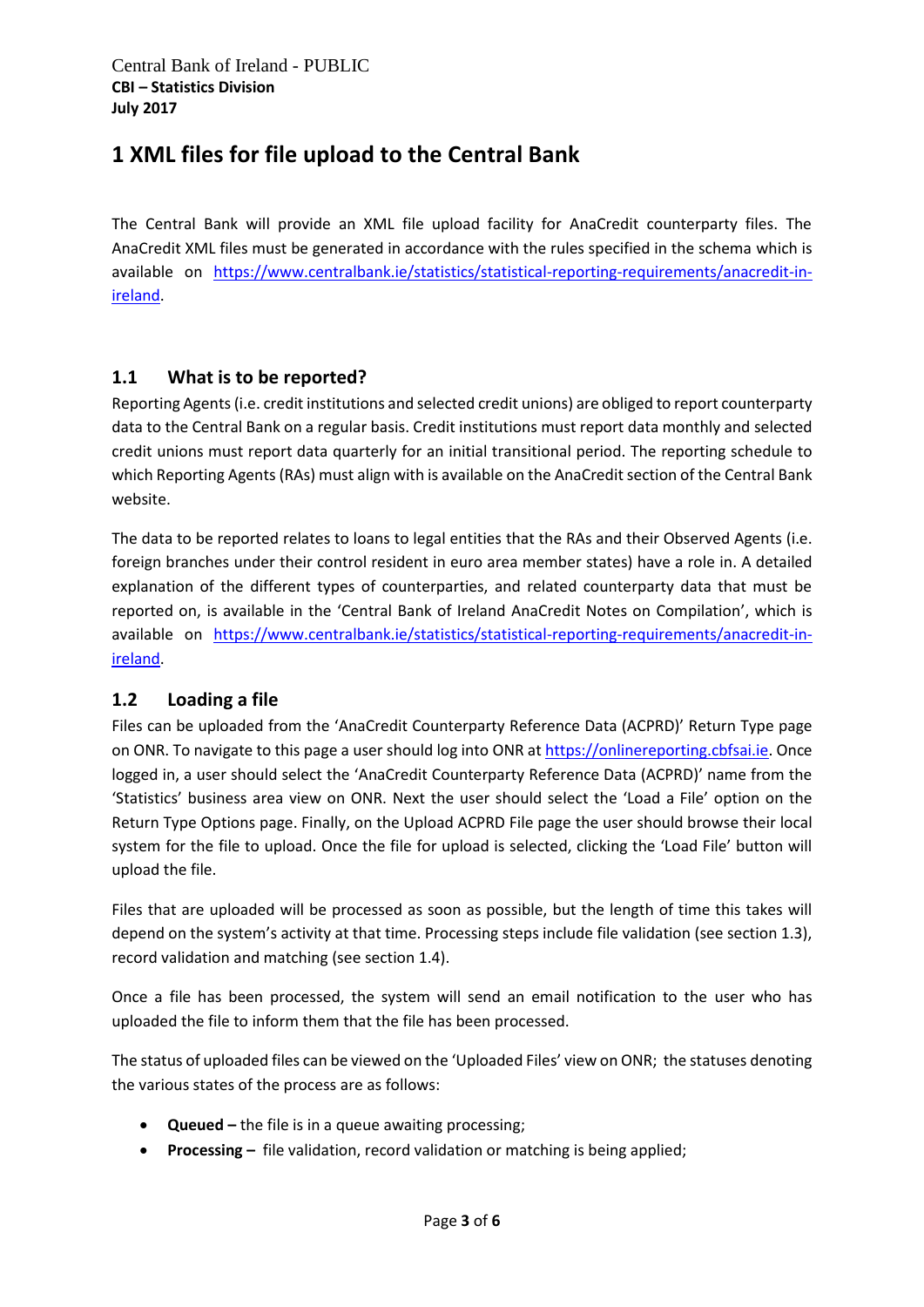Central Bank of Ireland - PUBLIC **CBI – Statistics Division July 2017** 

- **Rejected –** the file has failed file validation (i.e. schema/data specification or Consistency validation);
- **Partially Accepted –** the file has passed file validation but some records have failed record validation or matching;
- **Accepted –** the file has passed file validation and all records have passed record validation and matching.

## <span id="page-3-0"></span>**1.3 File validation**

#### <span id="page-3-1"></span>**1.3.1 Naming convention**

XML files must follow the following naming convention:

#### **CCCCCCC\_YYYYMMDD\_ACPRD.xml**

Where:

- CCCCCCC is the RA c-code / Alpha code;
- YYYYMMDD is the reference date of the return.

Files that do not meet the prescribed naming convention will be rejected by the system and no further processing will take place. The user uploading the file will receive a message on screen informing them of the validation failure.

#### <span id="page-3-2"></span>**1.3.2 File size**

A file can be up to a maximum of 80MB in size.

Files exceeding this limit will be rejected by the system and no further processing will take place. The user uploading the file will receive a message on screen informing them of the validation failure.

#### <span id="page-3-3"></span>**1.3.3 Zip Files**

The ONR system can accept an XML submission which has been compressed into a zip file. Compressing into a zip file greatly reduces the file size, and can be used to reduce file size where the XML file is greater than 80MB.

The naming convention of zip files should be as follows:

#### **CCCCCCC\_YYYYMMDD\_ACPRD.zip**

Where:

- The format of the un-zipped file is XML;
- The zip file is not password protected;
- CCCCCCCC is the RA c-code / Alpha code;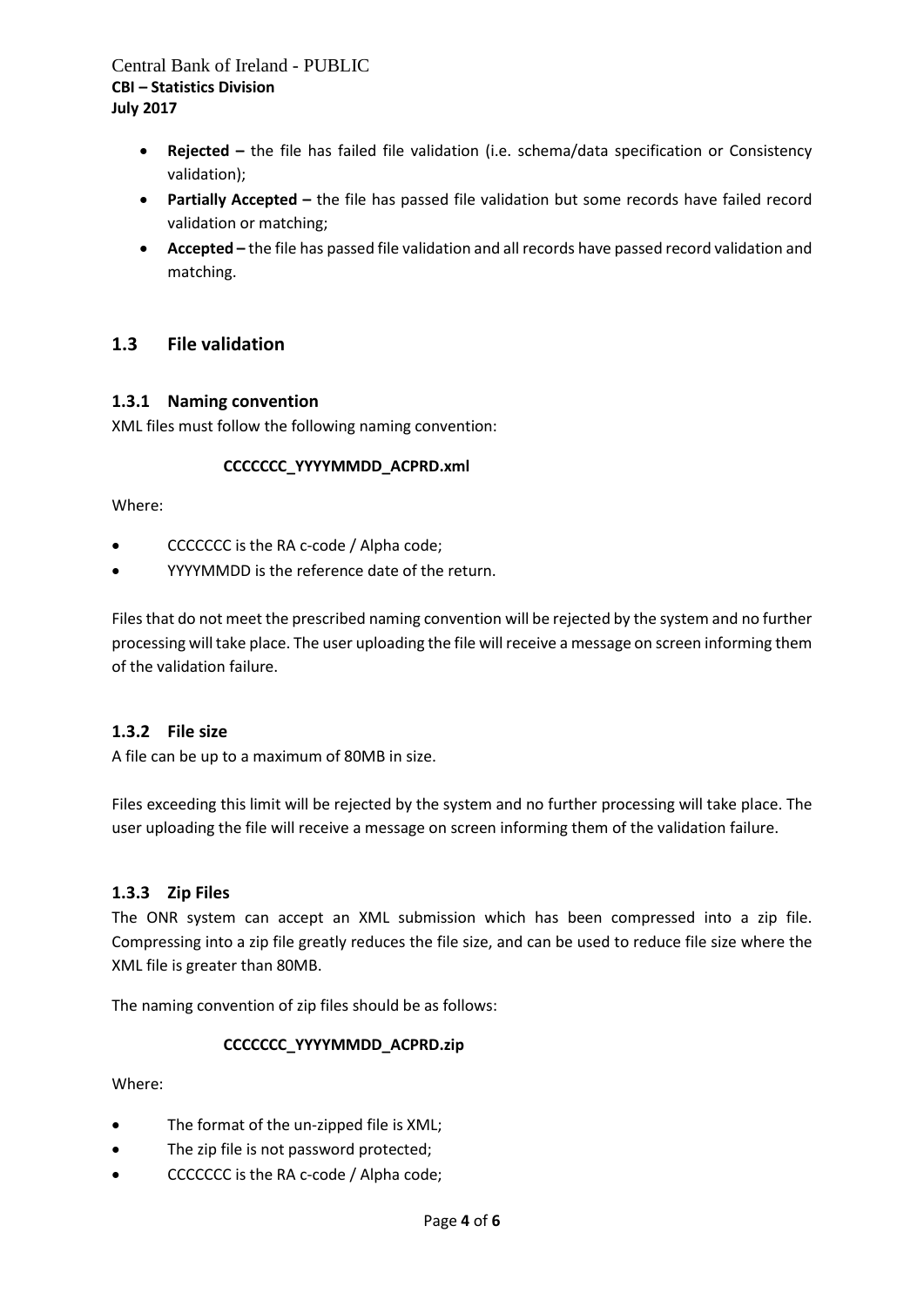YYYYMMDD is the reference date of the return.

#### <span id="page-4-0"></span>**1.3.4 Schema / data specification validation**

The XML file must be valid according to the XSD schema defined by the Central Bank. RAs must ensure that files have been validated against the schema before loading to ONR. The schema sets out the structural and basic data type rules for the file.

If a file does not adhere to the schema, it will have failed schema / data specification validation and will be rejected by the system. The file will be given a status of 'Rejected' and no further processing will take place.

When a schema / data specification validation failure occurs, then the user will be notified that the file was rejected. In addition, a feedback file (error report) will be generated explaining the validation failure(s) that have occurred.

#### <span id="page-4-1"></span>**1.3.5 Consistency validation**

There are a number of Consistency validation checks which will be applied to the records on the file. If any of the Consistency validation checks fail, then the file will be rejected by the system. The file will be given a status of 'Rejected' and no further processing will take place.

When any Consistency validation checks fail, an email will be sent to the user that has uploaded the file informing them of the file status. In addition, a feedback file (error report) will be generated listing the validation failure(s) that have occurred.

#### <span id="page-4-2"></span>**1.3.6 Loading an empty file**

In order to load an empty file (i.e. a file which contains no counterparty data), only the following should be included in the file:

<?xml version="1.0" encoding="UTF-8"?> <cbi:CounterPartyList xsi:nil="**true**" xmlns:xsi="**http://www.w3.org/2001/XMLSchemainstance**" xmlns:cbi="**urn:xmlns:centralbank.ie:anacredit**"/>

#### <span id="page-4-3"></span>**1.4 Record validation and matching**

If a file passes all file validation, then it is deemed to have been successfully uploaded. All records on the file then have record validation applied to them and also go through a data matching process.

If no records trigger record validation failures or fail matching, then the file will be given a status of 'Accepted'. An email will be sent to the user that has uploaded the file informing them of the file status.

If any records trigger record validation failures or fail matching, then the file will be given a status of 'Partially Accepted'. An email will be sent to the user that has uploaded the file informing them of the